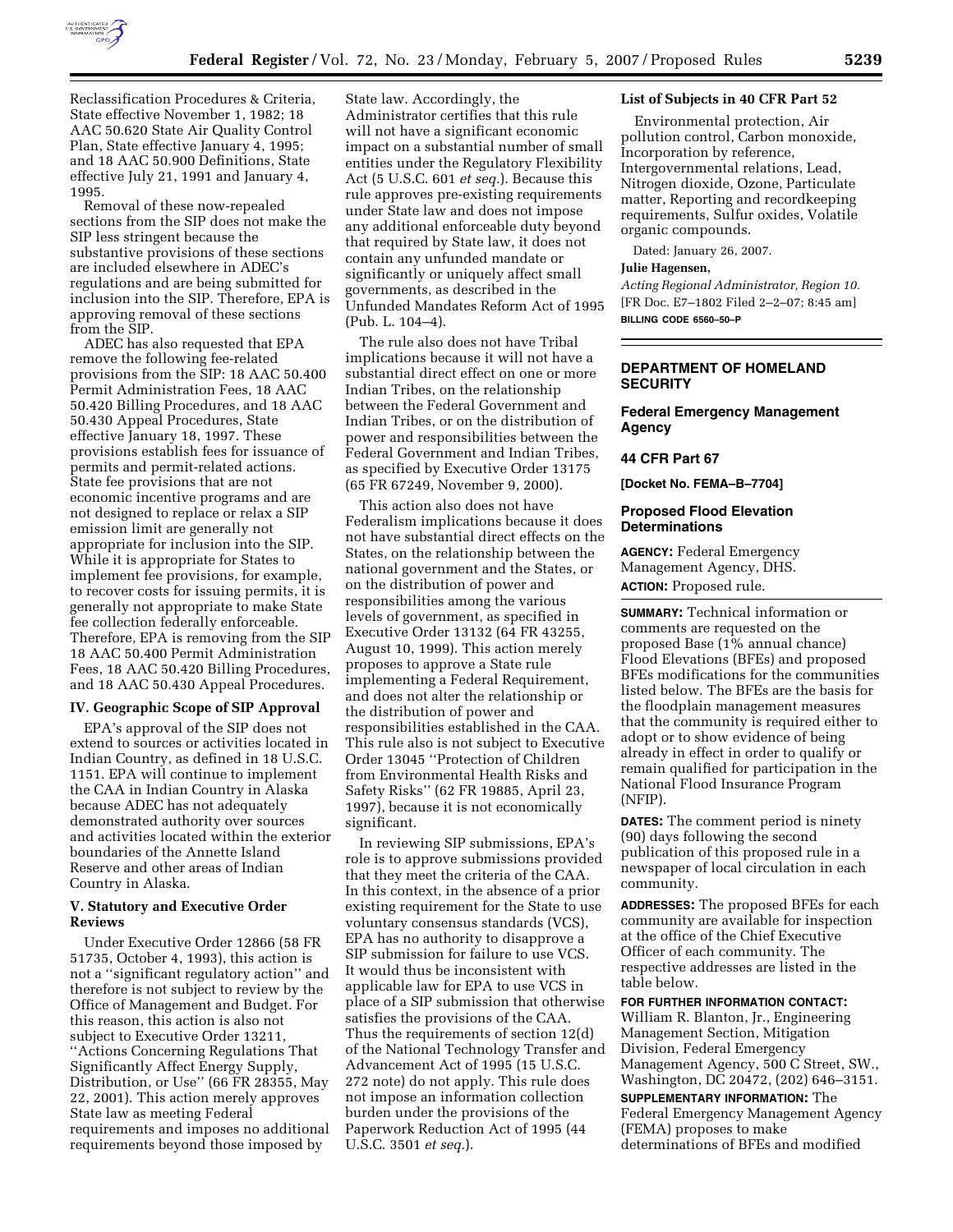BFEs for each community listed below, in accordance with section 110 of the Flood Disaster Protection Act of 1973, 42 U.S.C. 4104, and 44 CFR 67.4(a).

These proposed BFEs and modified BFEs, together with the floodplain management criteria required by 44 CFR 60.3, are the minimum that are required. They should not be construed to mean that the community must change any existing ordinances that are more stringent in their floodplain management requirements. The community may at any time enact stricter requirements of its own, or pursuant to policies established by other Federal, State or regional entities. These proposed elevations are used to meet the floodplain management requirements of the NFIP and are also used to calculate the appropriate flood insurance premium rates for new buildings built after these elevations are

made final, and for the contents in these buildings.

*National Environmental Policy Act.*  This proposed rule is categorically excluded from the requirements of 44 CFR part 10, Environmental Consideration. An environmental impact assessment has not been prepared.

*Regulatory Flexibility Act.* As flood elevation determinations are not within the scope of the Regulatory Flexibility Act, 5 U.S.C. 601–612, a regulatory flexibility analysis is not required.

*Regulatory Classification.* This proposed rule is not a significant regulatory action under the criteria of section 3(f) of Executive Order 12866 of September 30, 1993, Regulatory Planning and Review, 58 FR 51735.

*Executive Order 13132, Federalism.*  This proposed rule involves no policies that have federalism implications under Executive Order 13132.

*Executive Order 12988, Civil Justice Reform.* This proposed rule meets the applicable standards of Executive Order 12988.

# **List of Subjects in 44 CFR Part 67**

Administrative practice and procedure, Flood insurance, Reporting and recordkeeping requirements.

Accordingly, 44 CFR part 67 is proposed to be amended as follows:

## **PART 67—[Amended]**

1. The authority citation for part 67 continues to read as follows:

**Authority:** 42 U.S.C. 4001 *et seq.*; Reorganization Plan No. 3 of 1978, 3 CFR, 1978 Comp., p. 329; E.O. 12127, 44 FR 19367, 3 CFR, 1979 Comp., p. 376.

#### **§ 67.4 [Amended]**

2. The tables published under the authority of § 67.4 are proposed to be amended as follows:

| <b>State</b>         | City/town/county<br>Source of flooding | Location | # Depth in feet above<br>ground.<br>* Elevation in feet (NGVD)<br>+ Elevation in feet (NAVD) |          |          |
|----------------------|----------------------------------------|----------|----------------------------------------------------------------------------------------------|----------|----------|
|                      |                                        |          |                                                                                              | Existing | Modified |
| City of Anthon, Iowa |                                        |          |                                                                                              |          |          |

| lowa | City of Anthon/  | Little Sioux River | At southern corporate limit, approximately 5,000                                          | None | $*1.100$ |
|------|------------------|--------------------|-------------------------------------------------------------------------------------------|------|----------|
|      | Woodbury County. |                    | feet downstream of 220th Street Bridge.                                                   |      |          |
|      |                  |                    | At northern corporate limit, approximately 5,500<br>feet upstream of 220th Street Bridge. | None | *1.105   |

\* National Geodetic Vertical Datum.

# Depth in feet above ground.

+ North American Vertical Datum.

#### **ADDRESSES**

#### **City of Anthon**

Maps are available for inspection at City Hall, 301 East Main Street, Anthon, Iowa 51004. Send comments to Mayor Michael Sauser, City Hall, 301 East Main Street, Anthon, Iowa 51004.

| Flooding source(s)                             | Location of referenced elevation                                             | * Elevated in feet (NGVD)<br>+ Elevation in feet (NAVD)<br># Depth in feet above<br>ground.<br>Effective<br>Modified |          | Communities affected                                                                                   |  |  |
|------------------------------------------------|------------------------------------------------------------------------------|----------------------------------------------------------------------------------------------------------------------|----------|--------------------------------------------------------------------------------------------------------|--|--|
| Eagle County, Colorado, and Incorporated Areas |                                                                              |                                                                                                                      |          |                                                                                                        |  |  |
| Eagle River                                    | Just upstream of the confluence with the Colorado River                      | None                                                                                                                 | $+6.144$ | Eagle County (Uninc.<br>Areas), Town of Avon,<br>Town of Eagle, Town<br>of Gypsum, Town of<br>Minturn. |  |  |
|                                                | Approximately 1,040 feet downstream of the confluence with<br>Two Elk Creek. | *7.984                                                                                                               | $+7,989$ |                                                                                                        |  |  |

\* National Geodetic Vertical Datum.

# Depth in feet above ground.

+ North American Vertical Datum.

# **ADDRESSES**

#### **Eagle County (Unincorporated Areas)**

Maps are available for inspection at the Eagle County Building, 500 Broadway Street, Eagle, Colorado 81631. Send comments to Honorable Peter Runyon, Chairman, Eagle County, Board of Commissioners, P.O. Box 850, Eagle, CO 81631. **Town of Avon**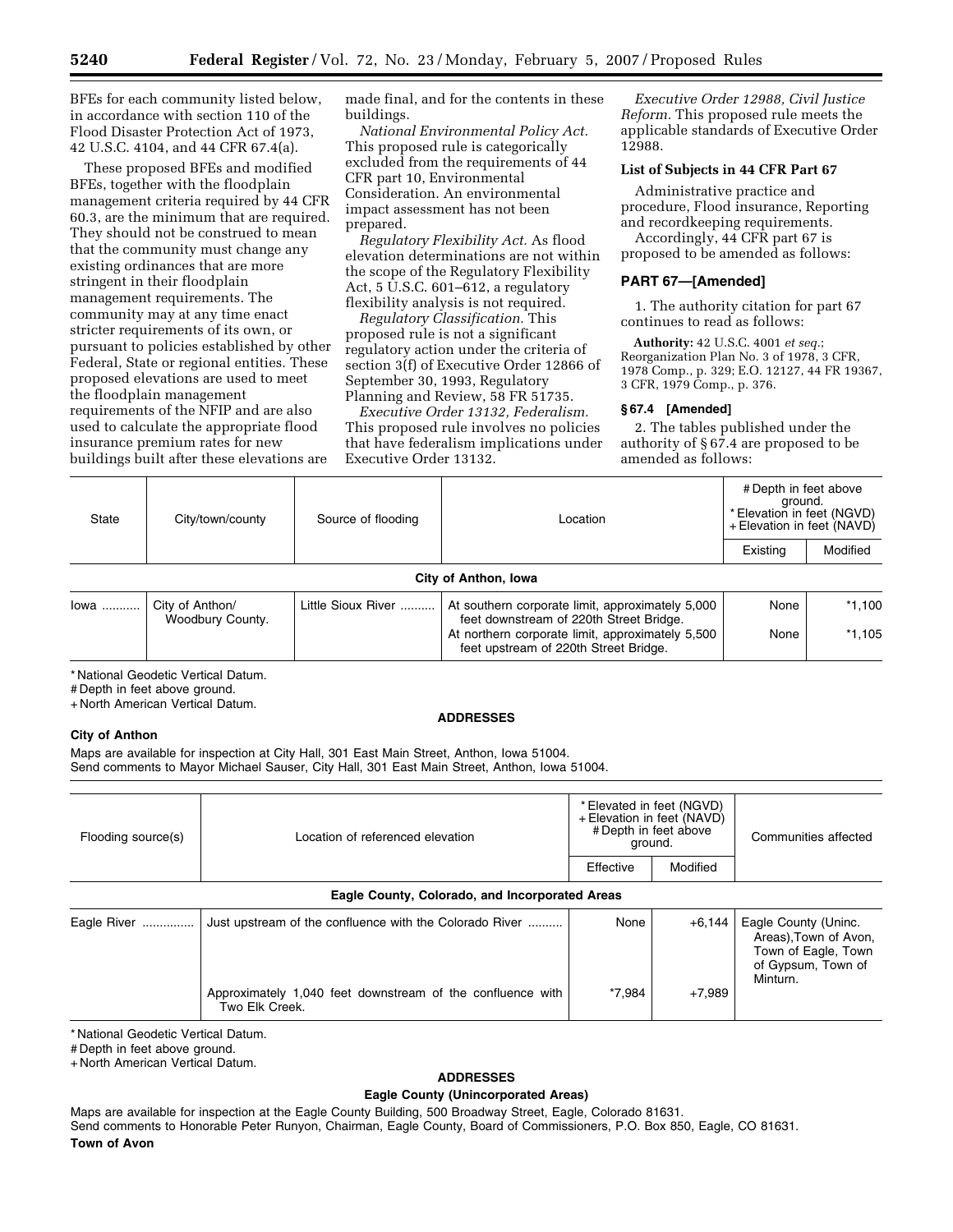|                       | Flooding source(s) | Location of referenced elevation | * Elevated in feet (NGVD)<br>+ Elevation in feet (NAVD)<br># Depth in feet above<br>ground. | Communities affected |
|-----------------------|--------------------|----------------------------------|---------------------------------------------------------------------------------------------|----------------------|
| Modified<br>Effective |                    |                                  |                                                                                             |                      |

Maps are available for inspection at Avon Municipal Complex, 400 Benchmack Road, Avon, CO 81620. Send comments to Honorable Buz Reynolds, Mayor, Town of Avon, P.O. Box 975, Avon, CO 81620.

#### **Town of Eagle**

Maps are available for inspection at Town Hall, Town of Eagle, 200 Broadway, Eagle, CO 81631. Send comments to Honorable Jon Stavney, Mayor, 200 Broadway, P.O. Box 609, Eagle, CO 81631.

#### **Town of Gypsum**

Maps are available for inspection at Town Hall, Town of Gypsum, 50 Lundgren Boulevard, Gypsum, CO 81637. Send comments to Honorable Stephen M. Carver, Mayor, Town of Gypsum, P.O. Box 130, Gypsum, CO 81637.

#### **Town of Minturn**

Map are available for inspection at Town Office, Town of Minturn, 302 Pine Street, Minturn, CO 81645. Send comments to Honorable Gordon Flaherty, Mayor, Town of Minturn, P.O. Box 309, Minturn, CO 81645.

| Hancock County, Indiana and Incorporated Areas |                                                                               |        |        |                                                                      |
|------------------------------------------------|-------------------------------------------------------------------------------|--------|--------|----------------------------------------------------------------------|
| Bills Branch                                   |                                                                               | None   | $+790$ | Town of McCordsville.                                                |
|                                                | Approximately 400 feet upstream of North Wind River Run                       | None   | $+838$ |                                                                      |
| Brandywine Creek                               | Approximately 6,000 feet downstream of County Road 500<br>South.              | None   | $+831$ | City of Greenfield, Han-<br>cock County (Unincor-<br>porated Areas). |
|                                                | Approximately 790 feet upstream of County Road 400 North                      | None   | $+887$ |                                                                      |
| Briney Ditch                                   | At the confluence with Little Brandywine Creek                                | None   | $+859$ | Hancock County (Unin-<br>corporated Areas).                          |
|                                                | Approximately 2,170 feet upstream of Interstate Highway 40                    | None   | $+895$ |                                                                      |
| Dry Branch                                     |                                                                               | None   | $+831$ | Town of McCordsville.                                                |
|                                                | Approximately 1,580 feet upstream of County Road 500 West                     | None   | $+858$ | Hancock County (Unin-<br>corporated Areas).                          |
| Jackson Ditch                                  | Approximately 1,190 feet downstream of West Staat Street                      | None   | $+845$ | Town of Fortville.                                                   |
|                                                | Approximately 600 feet upstream of County Road 200 West                       | None   | $+857$ | Hancock County (Unin-<br>corporated Areas).                          |
| Jackson Arm Ditch                              |                                                                               | None   | $+856$ | Hancock County (Unin-<br>corporated Areas).                          |
|                                                | Approximately 2,010 feet upstream of West 850 North                           | None   | $+865$ |                                                                      |
| Little Brandywine<br>Creek.                    |                                                                               | $+857$ | +856   | City of Greenfield.                                                  |
|                                                | Approximately 230 feet upstream of County Road 300 North                      | None   | $+911$ | Hancock County (Unin-<br>corporated Areas).                          |
| North Fork                                     |                                                                               | None   | $+820$ | Town of McCordsville                                                 |
|                                                | Approximately 1,170 feet upstream of County Road 900 North                    | None   | $+853$ | Hancock County (Unin-<br>corporated Areas).                          |
| Putter Ditch                                   |                                                                               | $+862$ | $+861$ | City of Greenfield.                                                  |
|                                                | Approximately 695 feet upstream of the confluence with Bran-<br>dywine Creek. | $+862$ | $+861$ |                                                                      |
| Rash Ditch                                     |                                                                               | None   | $+855$ | Hancock County (Unin-<br>corporated Areas).                          |
|                                                |                                                                               | None   | $+866$ |                                                                      |
| Stansbury Ditch                                |                                                                               | None   | $+843$ | Town of McCordsville.                                                |
|                                                | Approximately 4,610 feet upstream of County Road 700 North                    | None   | $+861$ | Hancock County (Unin-<br>corporated Areas).                          |
| <b>West Fork Bills</b><br>Branch.              |                                                                               | None   | $+796$ | Town of McCordsville.                                                |
|                                                | Approximately 2,005 feet upstream of Cardinal Drive                           | None   | $+821$ |                                                                      |

\* National Geodetic Vertical Datum.

# Depth in feet above ground.

+ North American Vertical Datum.

## **ADDRESSES**

**Town of Fortville** 

Maps are available for inspection at Courthouse Annex, 111 South American Legion Place, Greenfield, Indiana 46140. Send comments to Mr. Joe Renner, Town Manager, Town of Fortville, 714 East Broadway, Fortville, Indiana 46040.

#### **Town of Greenfield**

Maps are available for inspection at 10 South State Street, Greenfield, Indiana 46140.

Send comments to The Honorable Rodney Fleming, Mayor, City of Greenfield, Keith J. McClarnon Government Center, 10 South State Street, Greenfield, Indiana 46140.

# **Hancock County (Unincorporated Areas)**

Maps are available for inspection at Courthouse Annex, 111 South American Legion Place, Greenfield, Indiana 46140. Send comments to Mr. Brian Kleiman, President, Hancock County Board of Commissioners, 111 South American Legion Place, Greenfield, Indiana 46140.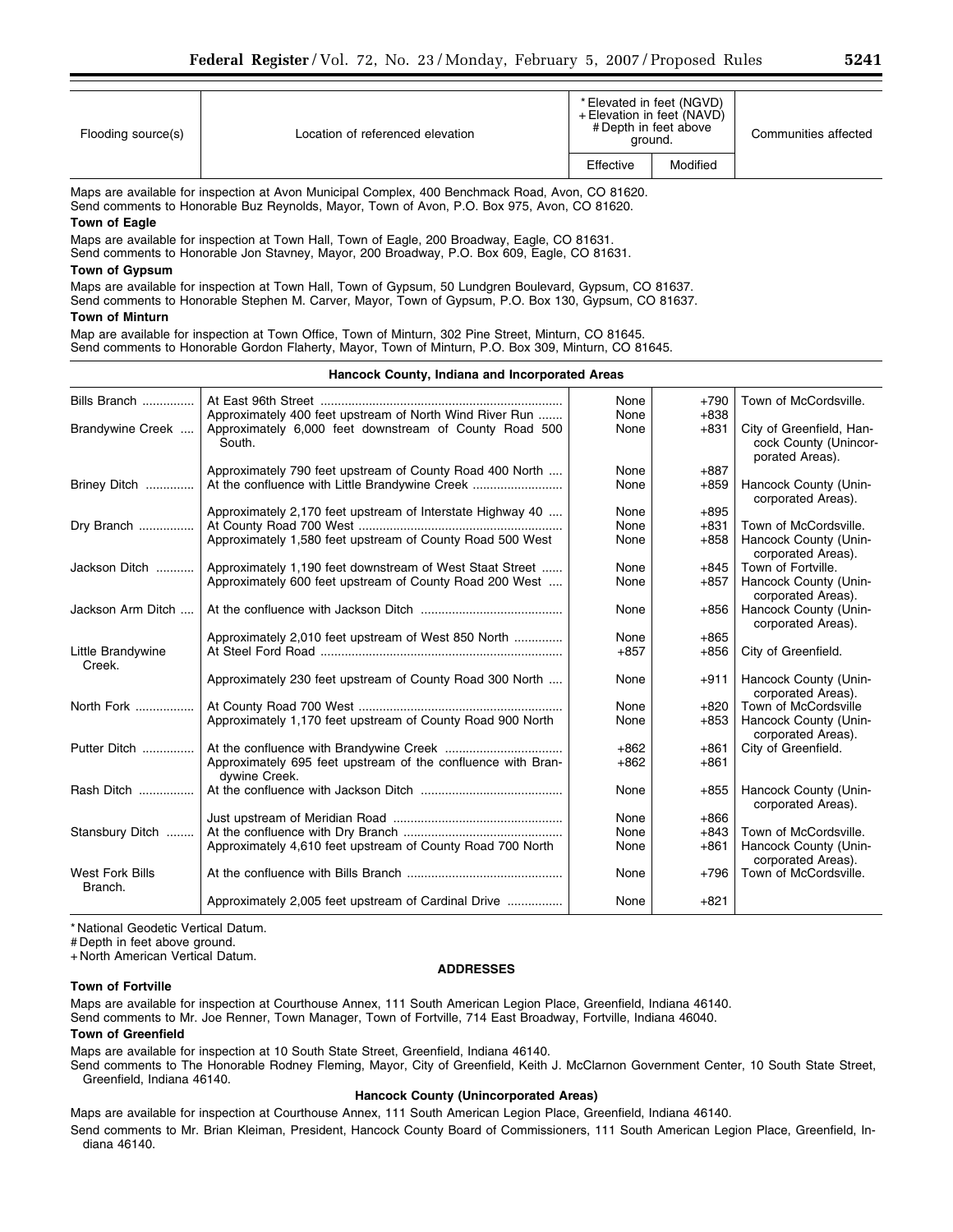| Flooding source(s) | Location of referenced elevation | * Elevated in feet (NGVD)<br>+ Elevation in feet (NAVD)<br># Depth in feet above<br>ground. |          | Communities affected |
|--------------------|----------------------------------|---------------------------------------------------------------------------------------------|----------|----------------------|
|                    |                                  | Effective                                                                                   | Modified |                      |

#### **Town of McCordsville**

Maps are available for inspection at 9175 Stormy Port, McCordsville, Indiana 46055.

Send comments to Ms. Tonya Galbraith, Town Manager, Town of McCordsville, 5759 West Broadway, McCordsville, Indiana 46055.

| Dodge County, Nebraska and Incorporated Areas |                                                                                      |         |         |                                           |
|-----------------------------------------------|--------------------------------------------------------------------------------------|---------|---------|-------------------------------------------|
| Platte River (levee<br>failure).              |                                                                                      | #2      | +1188   | City of Fremont.<br>City of Inglewood.    |
|                                               |                                                                                      | None    | $+1197$ | City of North Bend.                       |
|                                               | Approximately 1 mile downstream of State Highway 79                                  | #2      | $+1268$ | Unincorporated Areas of                   |
|                                               |                                                                                      | #2      | $+1279$ | Dodge County.                             |
|                                               |                                                                                      | #2      | $+1287$ |                                           |
| Platte River (levee)                          | Approximately 1/2 mile downstream of Burlington Northern Rail-                       | *1191   | $+1195$ | City of Fremont.                          |
|                                               | road.                                                                                |         |         | City of Inglewood.                        |
|                                               |                                                                                      | *1196   | +1201   | City of North Bend.                       |
|                                               | At County Road 19, south of Union Pacific Railroad                                   | $*1214$ | $+1216$ | Dodge County (Unincor-<br>porated Areas). |
|                                               | Approximately 1 mile downstream of State Highway 79                                  | *1267   | $+1272$ |                                           |
|                                               | Approximately 1 mile upstream of State Highway 79                                    | *1280   | $+1285$ |                                           |
|                                               | South of Union Pacific Railroad, just upstream of County Road<br>З.                  | *1298   | $+1300$ |                                           |
| <b>Platte River Overflow</b>                  | Just north of 23rd Street, west of Burlington Northern Railroad                      | None    | #2      | City of Fremont.                          |
|                                               | At the intersection of County Road 5 and County Road S                               | None    | #2      | City of Inglewood.                        |
|                                               | Between U.S. Highway 275 and Old Highway 8                                           | #1      | #2      | City of North Bend.                       |
|                                               | East of Burlington Northern Railroad and north of U.S. Highway<br>30/Highway 275.    | #1      | #2      | Dodge County (Unincor-<br>porated Areas). |
|                                               | Between U.S. Highway 30 and Burlington Northern Railroad,<br>north of Rawhide Creek. | #1      | #2      |                                           |
|                                               | U.S. Highway 77, north of U.S. Highway 30/Highway 275                                | #2      | $+1197$ |                                           |
|                                               |                                                                                      | #2      | $+1212$ |                                           |
|                                               | At the intersection of County Road 17 and County Road T                              | #2      | $+1222$ |                                           |
|                                               |                                                                                      | #2      | $+1255$ |                                           |
|                                               |                                                                                      | #2      | $+1276$ |                                           |

\* National Geodetic Vertical Datum.

# Depth in feet above ground.

+ North American Vertical Datum.

## **ADDRESSES**

## **City of Inglewood**

Maps are available for inspection at Inglewood Village Office, 445 Boulevard Street, Fremont, NE 68025.

Send comments to The Honorable Jerry Abrahamson, Chairman, Inglewood Village Board, 140 Boulevard Street, Inglewood, NE 68025.

# **City of North Bend**

Maps are available for inspection at City Hall, North Bend, NE 68649.

Send comments to The Honorable Karan Legler, Mayor, City of North Bend, P.O. Box 491, North Bend, NE 68649.

# **Dodge County (Unincorporated Areas)**

Maps are available for inspection at Dodge County Zoning Office, 435 N. Park, Fremont, NE 68025. Send comments to The Honorable Bob Missel, Chairman, Dodge County Board, 427 N. Birchwood, Fremont, NE 68025.

#### **Rockwall County, Texas and Incorporated Areas**

| Berry Creek                                 | Approximately 3000 feet downstream from State Highway 205                             | None   | $+487$ | City of Mclendon-Chis-<br>holm. |
|---------------------------------------------|---------------------------------------------------------------------------------------|--------|--------|---------------------------------|
|                                             | Approximately 1250 feet upstream from the confluence with<br>Berry Creek Tributary 1. | None   | $+499$ |                                 |
| Bois d'Arc                                  |                                                                                       | *530   | $+527$ | City of Royse City.             |
|                                             |                                                                                       | $*534$ | +535   |                                 |
| Brushy Creek                                | Approximately 200 feet downstream from Klutts Drive                                   | None   | +485   | City of Mclendon-Chis-<br>holm. |
|                                             | Approximately 4200 feet upstream from Highway 276 (WS SCS)<br>Site 1a Dam Spillway).  | None   | +565   | City of Rockwall.               |
| Buffalo Creek                               | Approximately 2000 feet downstream from King Street (County<br>Boundary).             | $*431$ | +432   | City of Heath.                  |
|                                             | Approximately 1500 feet upstream from T.L. Townsend Drive                             | *540   | +541   | City of Rockwall.               |
| <b>Buffalo Creek Tribu-</b><br>tary 1.      | Approximately 1000 feet upstream from Highway 276                                     | *530   | $+531$ | City of Rockwall.               |
|                                             |                                                                                       | None   | +564   |                                 |
| <b>Buffalo Creek Tribu-</b><br>tary $1.1$ . |                                                                                       | *538   | $+548$ | City of Rockwall.               |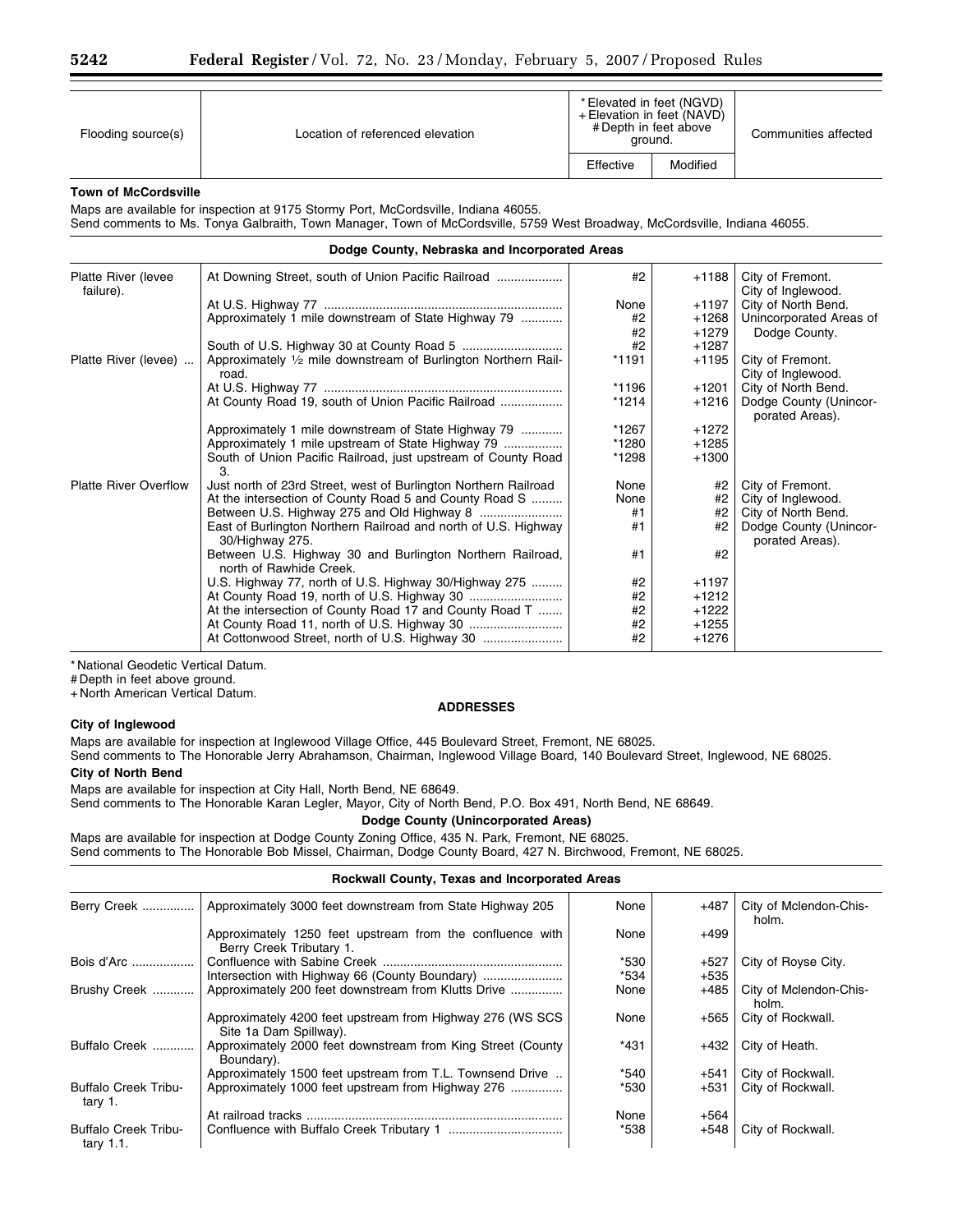| Flooding source(s)                          | Location of referenced elevation                                                                                                               | * Elevated in feet (NGVD)<br>+ Elevation in feet (NAVD)<br># Depth in feet above<br>ground. |                  | Communities affected                                                                |
|---------------------------------------------|------------------------------------------------------------------------------------------------------------------------------------------------|---------------------------------------------------------------------------------------------|------------------|-------------------------------------------------------------------------------------|
|                                             |                                                                                                                                                | Effective                                                                                   | Modified         |                                                                                     |
| <b>Buffalo Creek Tribu-</b><br>tary $1.2$ . |                                                                                                                                                | *552<br>*547                                                                                | $+553$<br>+551   | City of Rockwall.                                                                   |
| Camp Creek                                  | Approximately 150 feet downstream from the confluence with<br>Camp Creek Tributary 1.                                                          | *552<br>$*431$                                                                              | $+558$<br>+432   | City of Fate.<br>Rockwall County (Unin-<br>corporated Areas).                       |
| Camp Creek Tributary<br>1.                  | Approximately 1500 feet downstream from Riding Club Road                                                                                       | None<br>$*513$                                                                              | $+565$<br>+514   | City of Fate.                                                                       |
|                                             | Approximately 3000 feet upstream from WS SCS Site 3f Dam                                                                                       | None                                                                                        | +541             | Rockwall County (Unin-<br>corporated Areas).                                        |
| Lake Ray Hubbard                            |                                                                                                                                                | None                                                                                        | +437             | City of Heath.<br>City of Rockwall.<br>Rockwall County (Unin-<br>corporated Areas). |
| Long Branch                                 | Approximately 300 feet downstream from the confluence with<br>Long Branch Tributary 15.                                                        | None                                                                                        | +439             | City of Heath.<br>City of Mclendon-Chis-<br>holm.                                   |
|                                             | Approximately 1000 feet upstream from McDonald Road                                                                                            | None                                                                                        | $+457$           |                                                                                     |
| Parker Creek                                | Approximately 250 feet upstream from the confluence with<br>Klutts Branch.                                                                     | None                                                                                        | +498             | City of Fate.<br>City of Royse City.                                                |
|                                             | Approximately 2000 feet downstream from the confluence with<br>Parker Creek Tributary 10.                                                      | None                                                                                        | $+559$           | Unincorporated Areas of<br>Rockwall County.                                         |
| Parker Creek Tribu-<br>tary 1.              |                                                                                                                                                | None                                                                                        | +528             | City of Fate.                                                                       |
|                                             | Approximately 1000 feet upstream from Highway 66                                                                                               | None                                                                                        | +577             | City of Royse City.                                                                 |
| Parker Creek Tribu-<br>tary 2.              |                                                                                                                                                | None                                                                                        | $+551$           | City of Fate.                                                                       |
|                                             | Approximately 1500 feet upstream from Highway 66                                                                                               | None                                                                                        | $+580$           |                                                                                     |
| Pond Branch                                 | Approximately 3500 feet upstream from the confluence with<br>Sabine Creek.                                                                     | $*518$                                                                                      | +517             | City of Royse City.                                                                 |
|                                             | Approximately 100 feet upstream from Church Street                                                                                             | *537                                                                                        | +536             |                                                                                     |
| <b>Rush Creek </b>                          | Approximately 750 feet upstream from Hubbard Drive                                                                                             | None                                                                                        | $+437$           | City of Heath.                                                                      |
|                                             | Approximately 500 feet upstream from FM 740 Road                                                                                               | None                                                                                        | +507             |                                                                                     |
| Sabine Creek                                |                                                                                                                                                | $*513$                                                                                      | $+514$           | City of Royse City.                                                                 |
|                                             |                                                                                                                                                | *530                                                                                        | $+528$           |                                                                                     |
| Squabble Creek                              |                                                                                                                                                | $*441$                                                                                      | +439             | City of Rockwall.                                                                   |
|                                             | Approximately 2000 feet upstream from Highway 205                                                                                              | *468                                                                                        | +473             |                                                                                     |
| Yankee Creek                                | Approximately 1750 feet downstream from Terry Lane<br>Approximately 1250 feet downstream from the confluence with<br>Yankee Creek Tributary 1. | None<br>None                                                                                | $+441$<br>$+496$ | City of Heath.                                                                      |

# Depth in feet above ground.

+ North American Vertical Datum.

#### **City of Fate:**

#### **ADDRESSES**

Maps are available for inspection at 105 Fate Main Place, Fate, TX 75132.

Send comments to The Honorable David Hill, Mayor, City of Fate, P.O. Box 31, Fate, TX 75132.

#### **City of Heath**

Maps are available for inspection at Heath City Hall, 200 Laurence Drive, Heath, TX 75032.

Send comments to The Honorable John Ratcliffe, Mayor, City of Heath, 200 Laurence Drive, Heath, TX 75032.

#### **City of Mclendon-Chisholm**

Maps are available for inspection at 1248 South Hwy 205, Rockwall, TX 75032. Send comments to The Honorable Michael Donegan, Mayor, City of Mclendon-Chisholm, 1248 State Hwy 205, Rockwall, TX 75032.

## **City of Rockwall**

Maps are available for inspection at City Hall, 205 East Rusk, Rockwall, TX 75087.

Send comments to The Honorable William Cecil, Mayor, City of Rockwall, 385 S. Goliad, Rockwall, TX 75087.

# **City of Royse City**

Maps are available for inspection at City Hall, 205 East Rusk, Rockwall, TX 75087.

Send comments to The Honorable William Cecil, Mayor, City of Royse City, 385 S. Goliad, Rockwall, TX 75087.

## **Rockwall County (Unincorporated Areas)**

Maps are available for inspection at Rockwall Government Building, 1101 Ridge Road, Rockwall, TX 75087. Send comments to The Honorable Bill Bell, Judge, Rockwall County, 101 East Rusk, Rockwall, TX 75087.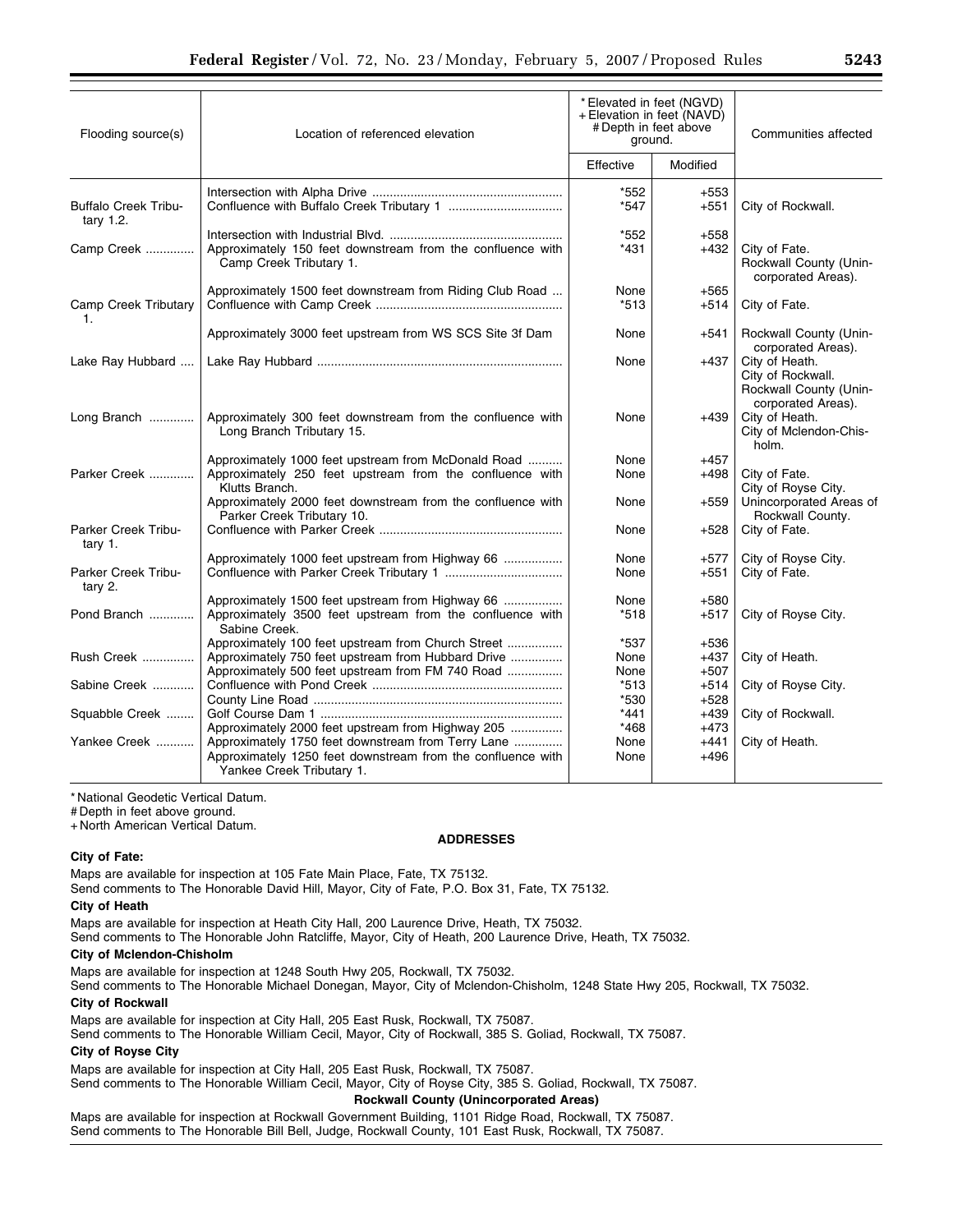| Flooding source(s)             | Location of referenced elevation                                            | *Elevated in feet (NGVD)<br>+ Elevation in feet (NAVD)<br># Depth in feet above<br>ground. |          | Communities affected                                                                           |  |  |
|--------------------------------|-----------------------------------------------------------------------------|--------------------------------------------------------------------------------------------|----------|------------------------------------------------------------------------------------------------|--|--|
|                                |                                                                             | Effective                                                                                  | Modified |                                                                                                |  |  |
|                                | <b>Columbia County, Wisconsin and Incorporated Areas</b>                    |                                                                                            |          |                                                                                                |  |  |
| Baraboo River                  |                                                                             | *788                                                                                       | 790      | Columbia County.                                                                               |  |  |
|                                |                                                                             | *797                                                                                       | *796     | (Unincorporated Areas).                                                                        |  |  |
| Big Slough                     |                                                                             | $*791$                                                                                     | *790     | Columbia County.                                                                               |  |  |
|                                |                                                                             | *792                                                                                       | *796     | (Unincorporated Areas).                                                                        |  |  |
| Duck Creek                     |                                                                             | *789                                                                                       | $*791$   | Columbia County.                                                                               |  |  |
|                                | Upstream side of Chicago Milwaukee St. Paul and Pacific Rail-<br>road.      | *791                                                                                       | *791     | (Unincorporated Areas).                                                                        |  |  |
| Fox River                      | At downstream county boundary between Columbia and Mar-<br>quette counties. | *782                                                                                       | *779     | City of Portage, Colum-<br>bia County (Unincor-<br>porated Areas.)                             |  |  |
|                                | Downstream side of Chicago Milwaukee St. Paul and Pacific<br>Railroad.      | *789                                                                                       | *785     |                                                                                                |  |  |
| Neenah Creek                   |                                                                             | *783                                                                                       | *781     | Columbia County (Unin-<br>corporated Areas).                                                   |  |  |
|                                |                                                                             | $*791$                                                                                     | *790     |                                                                                                |  |  |
| Spring Creek                   | Approximately 1/2 mile downstream of Fair Street                            | $*806$                                                                                     | *805     | City of Lodi.                                                                                  |  |  |
|                                |                                                                             | *833                                                                                       | $*834$   |                                                                                                |  |  |
| Spring Creek Tribu-<br>tary A. |                                                                             | *821                                                                                       | *821     | City of Lodi.                                                                                  |  |  |
|                                | Approximately 1,300 feet upstream of Spring Street                          | *821                                                                                       | $*821$   |                                                                                                |  |  |
| Wisconsin River                |                                                                             | $*748$                                                                                     | *748     | City of portage, City of<br>Wisconsin Dells, Co-<br>Iumbia County (Unin-<br>corporated Areas). |  |  |
|                                |                                                                             | *795                                                                                       | *798     |                                                                                                |  |  |
|                                | At upstream county boundary between Columbia and Adams<br>counties.         | *848                                                                                       | *848     |                                                                                                |  |  |

# Depth in feet above ground.

+ North American Vertical Datum.

# **ADDRESSES**

# **Columbia County (Unincorporated Areas)**

Maps are available for inspection at: Columbia County Planning and Zoning Department, 400 DeWitt St., Portage, WI 53901. Send comments to: John Bluemke, Director of Planning and Zoning, 400 DeWitt St., Portage, WI 53901. **City of Lodi** 

Maps are available for inspection at: City Clerk's Office, 130 S. Main St., Lodi, WI 53555.

Send comments to: Zoning Administrator, 130 S. Main St., Lodi, WI 53555.

# **City of Portage**

Maps are available for inspection at: City Hall, 115 W. Pleasant St., Portage, WI 53901. Send comments to: City Administrator, 115 W. Pleasant St., Portage, WI 53901.

# **City of Wisconsin Dells**

Maps are available for inspection at: City Hall, 300 La Crosse St., Wisconsin Dells, WI 53965.

Send comments to: Michael Horkan, Director of Public Works, 300 La Crosse St., Wisconsin Dells, WI 53965.

# **Spokane County, Washington (Unincorporated Areas).**

| Chester Creek                                                          | Approximately 3520 feet downstream of the downstream inter-<br>section of Chester Creek and Nina Circle. | *1984 | $+1986$ | Spokane County (Unin-<br>corporated Areas). |
|------------------------------------------------------------------------|----------------------------------------------------------------------------------------------------------|-------|---------|---------------------------------------------|
|                                                                        | The downstream intersection of Chester Creek and Nina Circle<br>40 feet.                                 | *1988 | + 1993  |                                             |
|                                                                        | Upstream of the intersection between Chester Creek and<br>Dishman Mica Road.                             | None  | $+2229$ |                                             |
| Chester Creek (with-<br>out levee) down-<br>stream of Bowdish<br>Road. | Approximately 2240 feet downstream of the intersection with<br>Bowdish Road.                             | None  | $+2006$ | Spokane County (Unin-<br>corporated Areas). |
|                                                                        | Approximately 25 feet downstream of the intersection with<br>Bowdish Road.                               | None  | $+2008$ |                                             |
| Chester Creek (with-<br>out levee) up-<br>stream of Bowdish<br>Road.   |                                                                                                          | None  | $+2008$ | Spokane County (Unin-<br>corporated Areas). |
|                                                                        | Approximately 1040 feet upstream of Bowdish Road                                                         | None  | $+2010$ |                                             |
| <b>Chester Creek Golf</b><br>Course Overflow.                          | Approximately 1900 feet downstream of Thorpe Road                                                        | None  | $+2010$ | Spokane County (Unin-<br>corporated Areas). |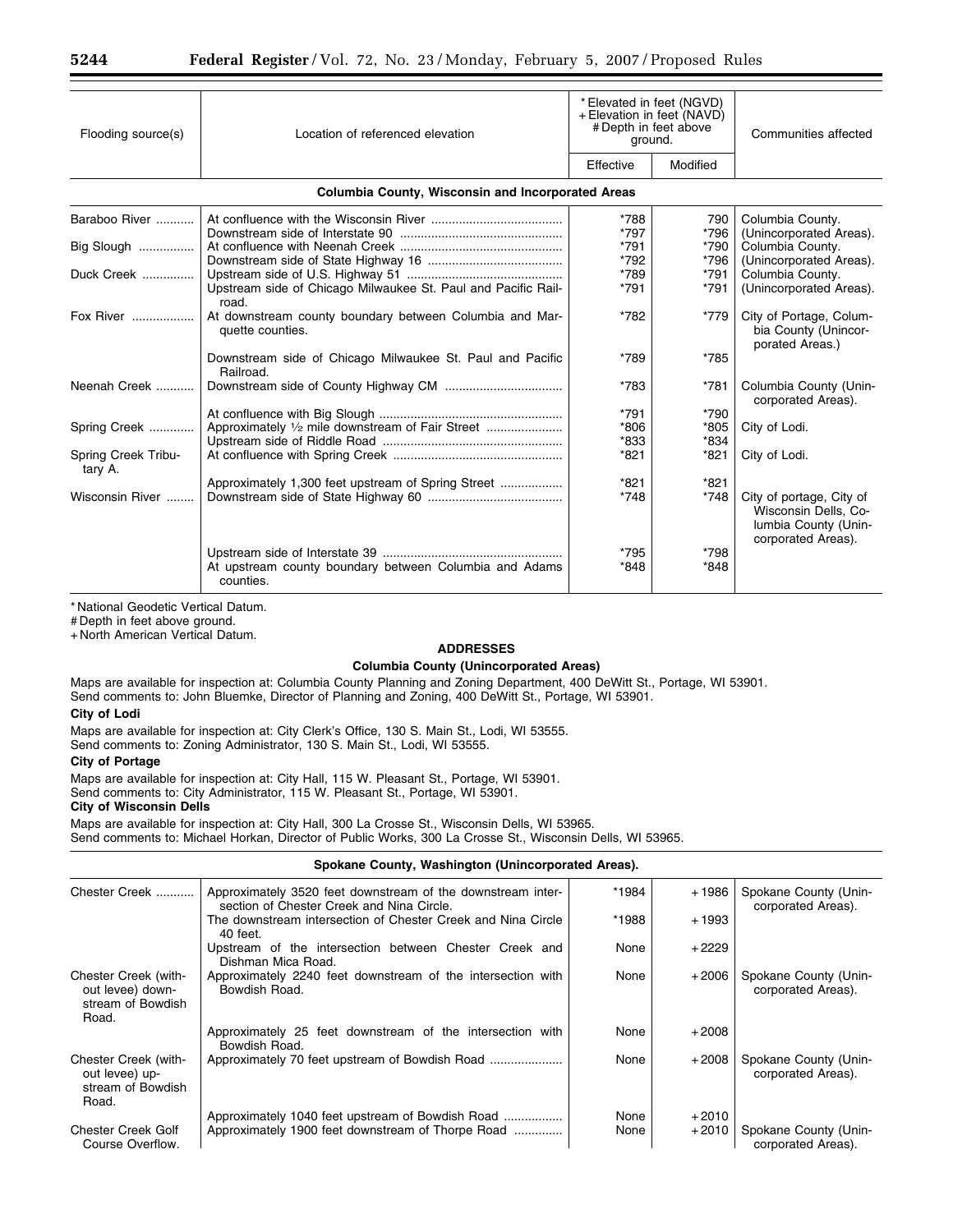| Flooding source(s)                          | Location of referenced elevation                                                                  | * Elevated in feet (NGVD)<br>+ Elevation in feet (NAVD)<br># Depth in feet above<br>ground. |          | Communities affected                        |
|---------------------------------------------|---------------------------------------------------------------------------------------------------|---------------------------------------------------------------------------------------------|----------|---------------------------------------------|
|                                             |                                                                                                   | Effective                                                                                   | Modified |                                             |
|                                             | Approximately 70 feet downstream from the divergence from<br>Chester Creek.                       | None                                                                                        | $+2026$  |                                             |
| <b>Chester Creek West</b><br>of Borrow Pit. |                                                                                                   | None                                                                                        | + 1998   | Spokane County (Unin-<br>corporated Areas). |
|                                             |                                                                                                   | None                                                                                        | $+2006$  |                                             |
| Dredge Channel                              |                                                                                                   | None                                                                                        | $+2005$  | Spokane County (Unin-<br>corporated Areas). |
|                                             | Approximately 1330 feet upstream of the confluence with Ches-<br>ter Creek.                       | None                                                                                        | $+2006$  |                                             |
| Left Bank Overflow<br>Channel.              | Just upstream of the confluence with the Unamed Tributary to<br>Chester Creek.                    | None                                                                                        | $+2009$  | Spokane County (Unin-<br>corporated Areas). |
|                                             | Approximately 3000 feet upstream of the confluence with the<br>Unamed Tributary to Chester Creek. | None                                                                                        | $+2016$  |                                             |
| <b>Right Bank Overflow</b><br>Channel.      | Approximately 2650 feet downstream of East 46th Avenue                                            | None                                                                                        | $+2020$  | Spokane County (Unin-<br>corporated Areas). |
|                                             | Approximately 60 feet downstream of East 46th Avenue                                              | None                                                                                        | $+2038$  |                                             |
| Storage Area 1                              | Southwest of the Pines Road and East 40th Avenue intersec-<br>tion.                               | None                                                                                        | $+2008$  | Spokane County (Unin-<br>corporated Areas). |
| Storage Area 2                              | South of 28th Avenue and east of South Dishman Mica Road                                          | None                                                                                        | $+2001$  | Spokane County (Unin-<br>corporated Areas). |
| Storage Area 3                              | East of Dishman Mica Road at South Raymond Road and 28th<br>Avenue intersection.                  | None                                                                                        | $+2001$  | Spokane County (Unin-<br>corporated Areas). |
| Storage Area 4                              | Southeast of the U.S. Highway 27 and East Belle Terre Ave-<br>nue intersection.                   | None                                                                                        | $+2019$  | Spokane County (Unin-<br>corporated Areas). |
| Storage Area 5                              | North of East 28th Avenue and east of Dishman Mica Road                                           | None                                                                                        | $+2001$  | Spokane County (Unin-<br>corporated Areas). |
| Unamed Tributary to<br>Chester Creek.       | Approximately 3415 feet downstream of intersection with Pines<br>Road.                            | None                                                                                        | $+2008$  | Spokane County (Unin-<br>corporated Areas). |
|                                             | Approximately 440 feet upstream of the intersection with South<br>Tolbert Lane.                   | None                                                                                        | $+2092$  |                                             |

# Depth in feet above ground.

+ North American Vertical Datum.

# **ADDRESSES**

# **Spokane County (Unincorporated Areas).**

Maps are available for inspection at 1026 West Broadway, Spokane, WA 99260. Send comments to The Honorable Marshall Farnell, Chairman, Spokane County Board of Commissioners, 1116 West Broadway Courthouse, Spokane, WA 99260.

## **Whatcom County, Washington, and Incorporated Areas**

| Birch Bay | Intersection of Birch Bay Drive and Lora Lane                                                          | *8    | *8∣   | Whatcom County (Unin-<br>corporated Areas). |
|-----------|--------------------------------------------------------------------------------------------------------|-------|-------|---------------------------------------------|
|           | Intersection of Birch Bay Drive and Harborview Road                                                    | None  | $*12$ |                                             |
|           | 500 feet southwest of the intersection of Comox Road and<br>Nakat Place.                               | None  | $*14$ |                                             |
| Lummi Bay | 2000 feet south of the intersection of Sicia Drive and Germaine<br>Road, 100 feet west of Sucia Drive. | $*11$ | *10   | Tribe of Lummi Indian<br>Reservation        |
|           | 1500 feet north of the intersection of Sucia Drive and Thetis<br>Street, 100 feet west of Sucia Drive. | #3    | $*11$ |                                             |

\* National Geodetic Vertical Datum.

# Depth in feet above ground.

+ North American Vertical Datum.

#### **ADDRESSES**

# **Tribe of Lummi Indian Reservation**

Maps are available for inspection at Lummi Land Development Office, 2616 Kwina Drive, Bellingham, WA 98226.

Send comments to The Honorable Darrel Hillaire, Chairman, Lummi Indian Business Council, 2616 Kwina Drive, Bellingham, WA 98226.

**Whatcom County (Unincorporated Areas).** 

Maps are available for inspection at Whatcom County Public Works, River and Flood Division, 322 North Commercial Street, Suite 1200, Bellingham, WA 98225.

Send comments to The Honorable Pete Kremen, County Executive, Whatcom County, 311 Grand Avenue, Suite 108, Bellingham, WA 98225.

#### **Burnett County, Wisconsin, and Incorporated Areas**

| <b>Austin Lake</b><br> | Austin<br>_ake | None | $+966$ | <b>Burnett County (Unincor-</b><br>porated Areas). |
|------------------------|----------------|------|--------|----------------------------------------------------|
|------------------------|----------------|------|--------|----------------------------------------------------|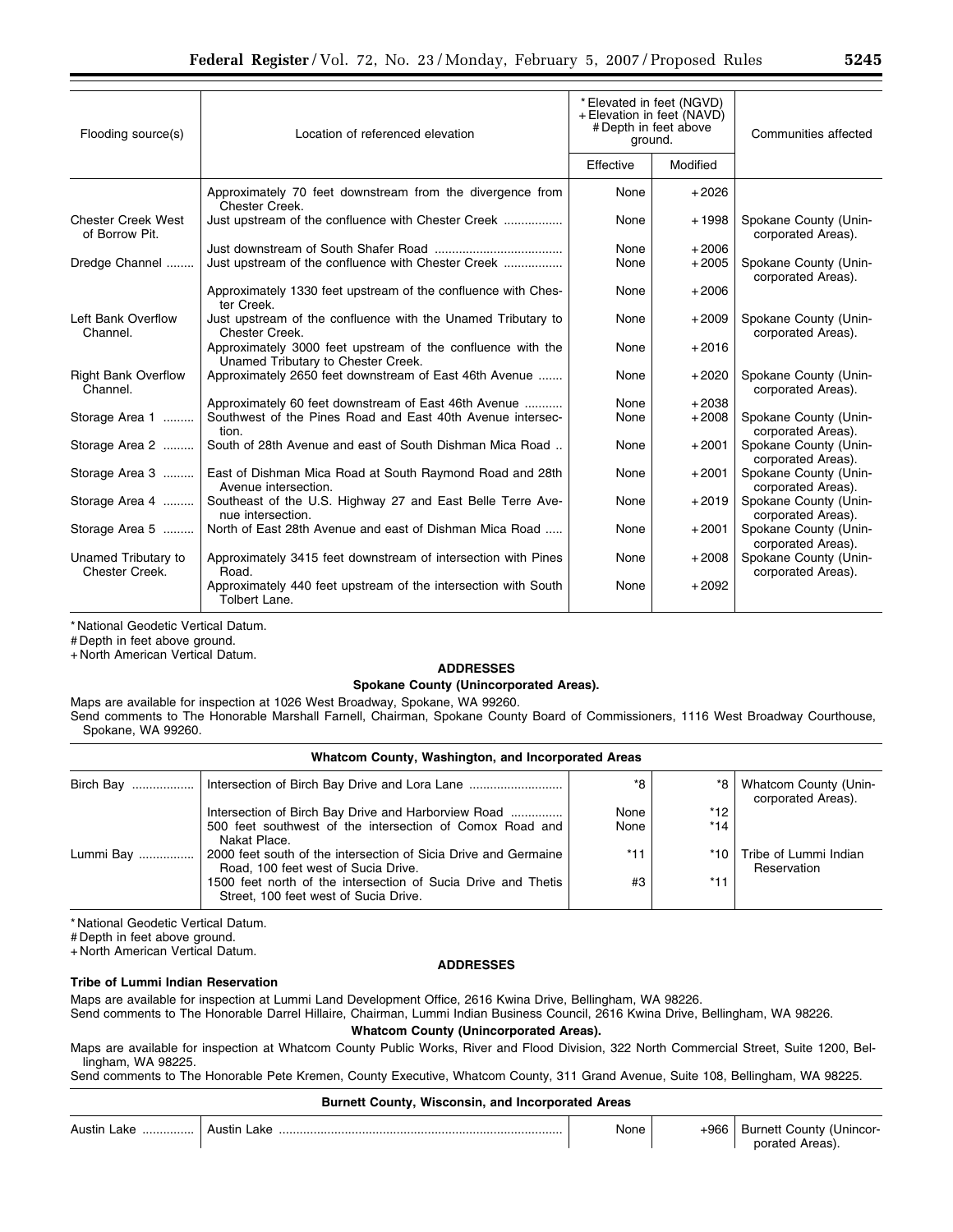| Flooding source(s)          | Location of referenced elevation                     | * Elevated in feet (NGVD)<br>+ Elevation in feet (NAVD)<br># Depth in feet above<br>ground. |          | Communities affected                                                  |
|-----------------------------|------------------------------------------------------|---------------------------------------------------------------------------------------------|----------|-----------------------------------------------------------------------|
|                             |                                                      | Effective                                                                                   | Modified |                                                                       |
| Big Doctor Lake             |                                                      | None                                                                                        | $+987$   | Village of Siren, Burnett<br>County (Unincor-<br>porated Areas).      |
| Big McKenzie Lake           |                                                      | None                                                                                        | +990     | <b>Burnett County (Unincor-</b><br>porated Areas).                    |
| Birch Island Lake           |                                                      | None                                                                                        | $+995$   | <b>Burnett County (Unincor-</b><br>porated Areas).                    |
| Clam Lake Flowage           |                                                      | None                                                                                        | $+905$   | <b>Burnett County (Unincor-</b><br>porated Areas).                    |
| Danbury Flowage             |                                                      | $*930$                                                                                      | +932     | <b>Burnett County (Unincor-</b><br>porated Areas).                    |
| Devils Lake                 |                                                      | None                                                                                        | $+965$   | <b>Burnett County (Unincor-</b><br>porated Areas).                    |
| Dunham Lake                 |                                                      | None                                                                                        | $+978$   | <b>Burnett County (Unincor-</b><br>porated Areas).                    |
| Lily Lake                   |                                                      | None                                                                                        | $+996$   | <b>Burnett County (Unincor-</b><br>porated Areas).                    |
| Little Yellow Lake          |                                                      | $*931$                                                                                      | $+933$   | <b>Burnett County (Unincor-</b><br>porated Areas).                    |
| Long Lake<br>(T38NR16WS16). |                                                      | None                                                                                        | $+962$   | <b>Burnett County (Unincor-</b><br>porated Areas).                    |
| Lower Clam Lake             |                                                      | None                                                                                        | +956     | <b>Burnett County (Unincor-</b>                                       |
| Lost Lake #1                |                                                      | None                                                                                        | $+993$   | porated Areas).<br><b>Burnett County (Unincor-</b>                    |
| Lost Lakes #2, 3, 4         |                                                      | None                                                                                        | $+992$   | porated Areas).<br><b>Burnett County (Unincor-</b>                    |
| Middle McKenzie             |                                                      | None                                                                                        | $+989$   | porated Areas).<br><b>Burnett County (Unincor-</b>                    |
| Lake.<br>Mud Lake           |                                                      | None                                                                                        | +965     | porated Areas).<br><b>Burnett County (Unincor-</b>                    |
| Nickaboyne Lake             |                                                      | None                                                                                        | $+994$   | porated Areas).<br><b>Burnett County (Unincor-</b>                    |
| Tabor Lake                  |                                                      | None                                                                                        | +942     | porated Areas).<br><b>Burnett County (Unincor-</b>                    |
| Webb Lake                   |                                                      | None                                                                                        | +941     | porated Areas).<br><b>Burnett County (Unincor-</b>                    |
| Wood River                  | Approximately 950 feet downstream of Cross Town Road | None                                                                                        | $+915$   | porated Areas).<br><b>Burnett County (Unincor-</b><br>porated Areas). |
|                             |                                                      | None                                                                                        | $+918$   |                                                                       |
| Yellow Lake                 |                                                      | $*931$                                                                                      | $+933$   | <b>Burnett County (Unincor-</b><br>porated Areas).                    |
| Yellow River                |                                                      | None                                                                                        | $+873$   | Village of Webster, Bur-<br>nett County (Unincor-<br>porated Areas).  |
|                             | Approximately 820 feet upstream of Yellow River Road | None                                                                                        | $+999$   |                                                                       |

# Depth in feet above ground.

+ North American Vertical Datum.

# **ADDRESSES Burnett County (Unincorporated Areas).**

Maps are available for inspection at: Burnett County Department of Planning and Zoning, 7410 Co Rd K, Siren, WI 54872. Send comments to: James P. Flanigan, Zoning Administrator, 7410 Co Rd K, Siren, WI 54872.

## **Village of Siren**

Maps are available for inspection at: Village Hall, 24049—1st Ave., N., Siren, WI 54872.

Send comments to: Richard Engstrom, Village President, 24049—1st Ave., N., Siren, WI 54872.

#### **Village of Webster**

Maps are available for inspection at: Village Hall, 7505 Main St., Webster, WI 54893. Send comments to: Paul Cyms, Village President, 7505 Main St., Webster, WI 54893.